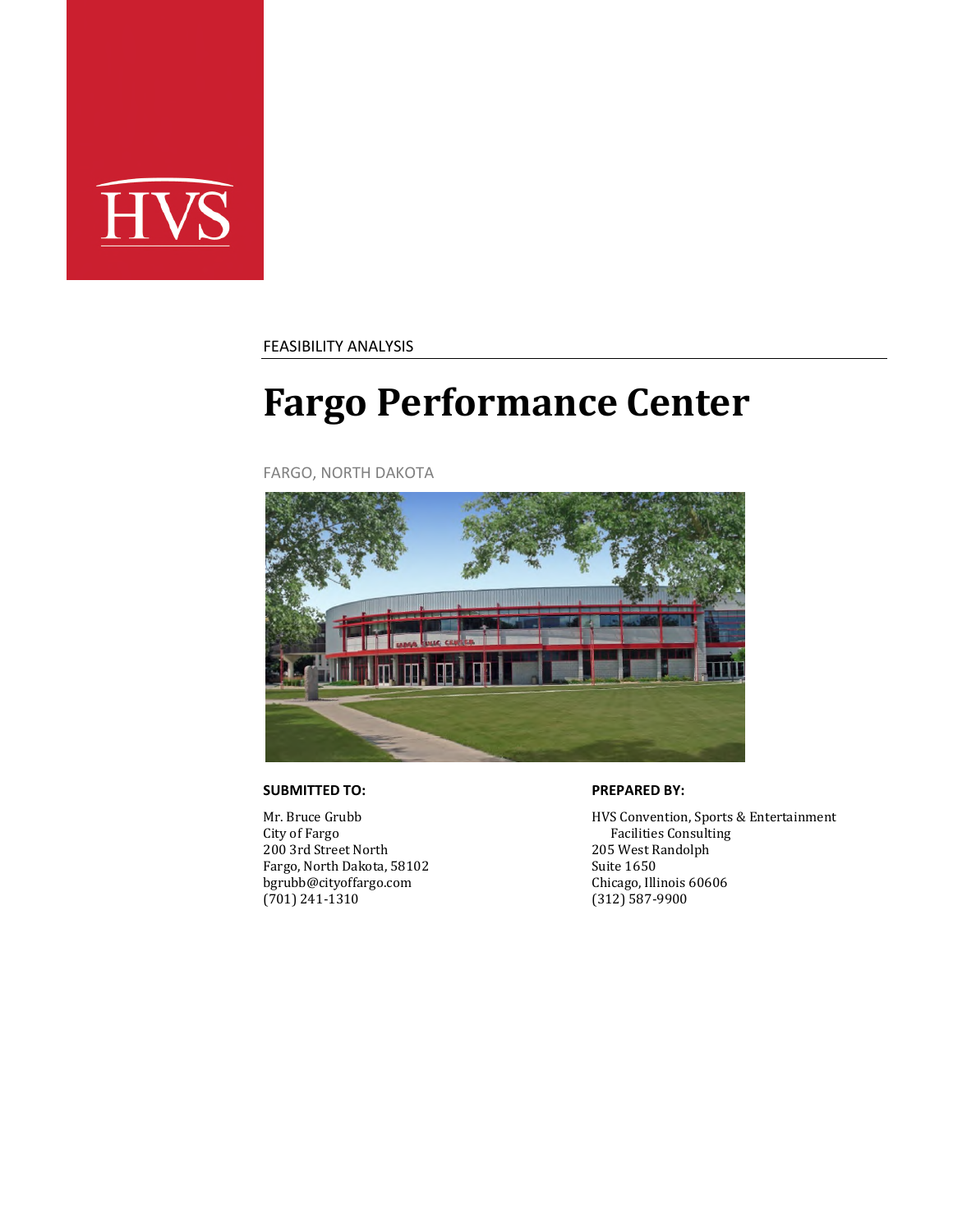

### **Table of Contents**

| <b>SECTION</b> | <b>TITLE</b>                                            |
|----------------|---------------------------------------------------------|
| 1.             | <b>Introduction and Executive Summary</b>               |
| 2.             | Market Area Overview                                    |
| 3.             | <b>Industry Trends and Participation Analysis</b>       |
| 4.             | <b>Comparable Venues</b>                                |
| 5.             | <b>Building Program Recommendations</b>                 |
| 6.             | Demand Analysis                                         |
| 7.             | <b>Financial Analysis</b>                               |
| 8.             | Economic Impact                                         |
| 9.             | Approach to Financing                                   |
| 10.            | <b>Statement of Assumptions and Limiting Conditions</b> |
| 11.            | Certification                                           |
| А.             | <b>Appendix - Concept Plans</b>                         |
|                |                                                         |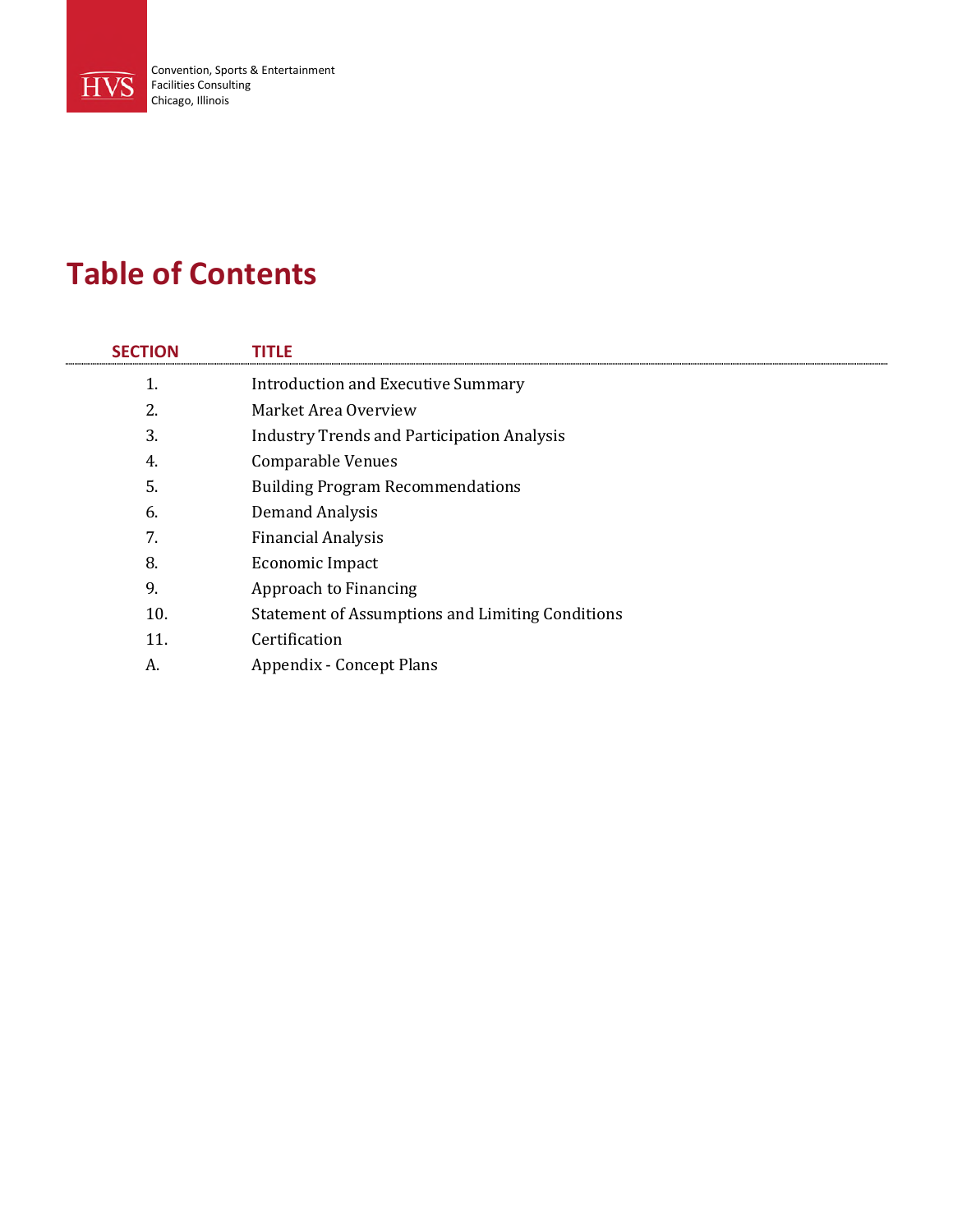

## **1. Introduction and Executive Summary**

| <b>Nature of the</b><br><b>Assignment</b> | The City of Fargo, North Dakota engaged HVS Convention, Sports & Entertainment<br>Facilities Consulting ("HVS"), JLG Architects, Schuler Shook, and Acoustic<br>Distinctions ("consulting team") to conduct a study assessing the feasibility of<br>repurposing the Fargo Civic Center into a performance venue. The proposed Fargo<br>Performance Center could enhance the demand potential of touring concerts and<br>theatrical productions in Fargo, and provide performing arts groups in the Fargo<br>MSA a modern, state-of-the-art venue in which to perform. |                                                                                                                                                                                                                                                                                                                                   |  |  |  |
|-------------------------------------------|-----------------------------------------------------------------------------------------------------------------------------------------------------------------------------------------------------------------------------------------------------------------------------------------------------------------------------------------------------------------------------------------------------------------------------------------------------------------------------------------------------------------------------------------------------------------------|-----------------------------------------------------------------------------------------------------------------------------------------------------------------------------------------------------------------------------------------------------------------------------------------------------------------------------------|--|--|--|
| <b>Methodology</b>                        |                                                                                                                                                                                                                                                                                                                                                                                                                                                                                                                                                                       | In accordance with the Scope of Services, the consulting team performed the<br>following tasks:                                                                                                                                                                                                                                   |  |  |  |
|                                           | 1.                                                                                                                                                                                                                                                                                                                                                                                                                                                                                                                                                                    | The consulting team conducted a series of meetings and interviews in<br>Fargo, North Dakota on April 13-15, 2015. During this visit, they met with<br>the Civic Center committee, toured the Fargo Civic Center, interviewed<br>several potential user groups and other key industry participants, and<br>gathered relevant data. |  |  |  |
|                                           | 2.                                                                                                                                                                                                                                                                                                                                                                                                                                                                                                                                                                    | Analyzed the economic and demographic data that indicate whether, and<br>the extent to which, the local market area supports the proposed<br>performance center.                                                                                                                                                                  |  |  |  |
|                                           | 3.                                                                                                                                                                                                                                                                                                                                                                                                                                                                                                                                                                    | Interviewed potential user groups to assess their venue needs and<br>potential event demand they could generate.                                                                                                                                                                                                                  |  |  |  |
|                                           | 4.                                                                                                                                                                                                                                                                                                                                                                                                                                                                                                                                                                    | Compiled data on 11 comparable performance centers to test the<br>reasonableness of the building program recommendations and inform<br>event demand projections.                                                                                                                                                                  |  |  |  |
|                                           | 5.                                                                                                                                                                                                                                                                                                                                                                                                                                                                                                                                                                    | Recommended a market-based facility program based on the above steps.                                                                                                                                                                                                                                                             |  |  |  |
|                                           | 6.                                                                                                                                                                                                                                                                                                                                                                                                                                                                                                                                                                    | Evaluated the ability of the existing Fargo Civic Center to accommodate the<br>building program recommendations.                                                                                                                                                                                                                  |  |  |  |
|                                           | 7.                                                                                                                                                                                                                                                                                                                                                                                                                                                                                                                                                                    | Prepared event demand and attendance forecasts based on the<br>implementation of the program recommendations.                                                                                                                                                                                                                     |  |  |  |
|                                           | 8.                                                                                                                                                                                                                                                                                                                                                                                                                                                                                                                                                                    | Prepared conceptual plan alternatives based on proposed building<br>recommendations.                                                                                                                                                                                                                                              |  |  |  |
|                                           | 9.                                                                                                                                                                                                                                                                                                                                                                                                                                                                                                                                                                    | Prepared a financial forecast for the proposed Fargo Performance Center<br>operations.                                                                                                                                                                                                                                            |  |  |  |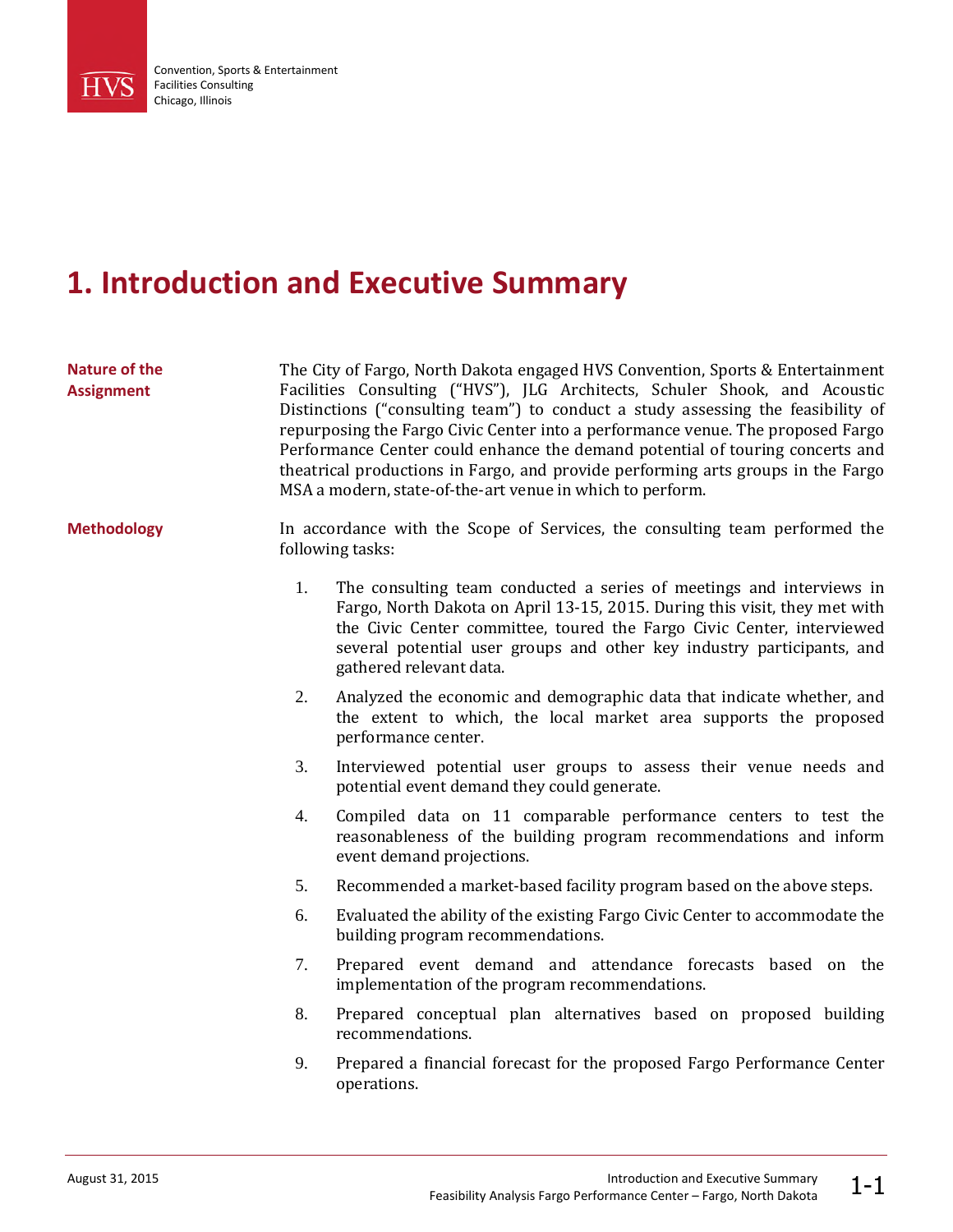

- 10. Prepared an economic and fiscal impact analysis for the proposed Fargo Performance Center.
- 11. Identified alternative methods used to finance the construction of performance centers in the U.S..
- 12. Developed steps to implement the proposed building plan.

The consulting team collected and analyzed all information contained in this report. HVS sought out reliable sources and deemed information obtained from third parties to be accurate.

The presence of performing arts opportunities in a community directly affects the individual residents, as well as the quality of the community as a whole. A thriving performing arts culture increases the propensity of residents to participate in the arts, which in turn increases the attractiveness of the community to tourists, businesses, people, and investment. Since an interest in the arts is highly correlated to education level, the people that are attracted to live in communities with a strong arts presence tend to be an educated, highly-skilled work force. Communities with a robust arts identity tend to have a more favorable image and status while also enjoying reduced crime rates and a greater degree of cultural diversity. The arts also foster creativity among community residents that can spur economic growth in creative industries. The following figure identifies the various mechanisms of impact that performing arts can have on individual residents and a community as a whole. **Role of Performing Arts in Cities**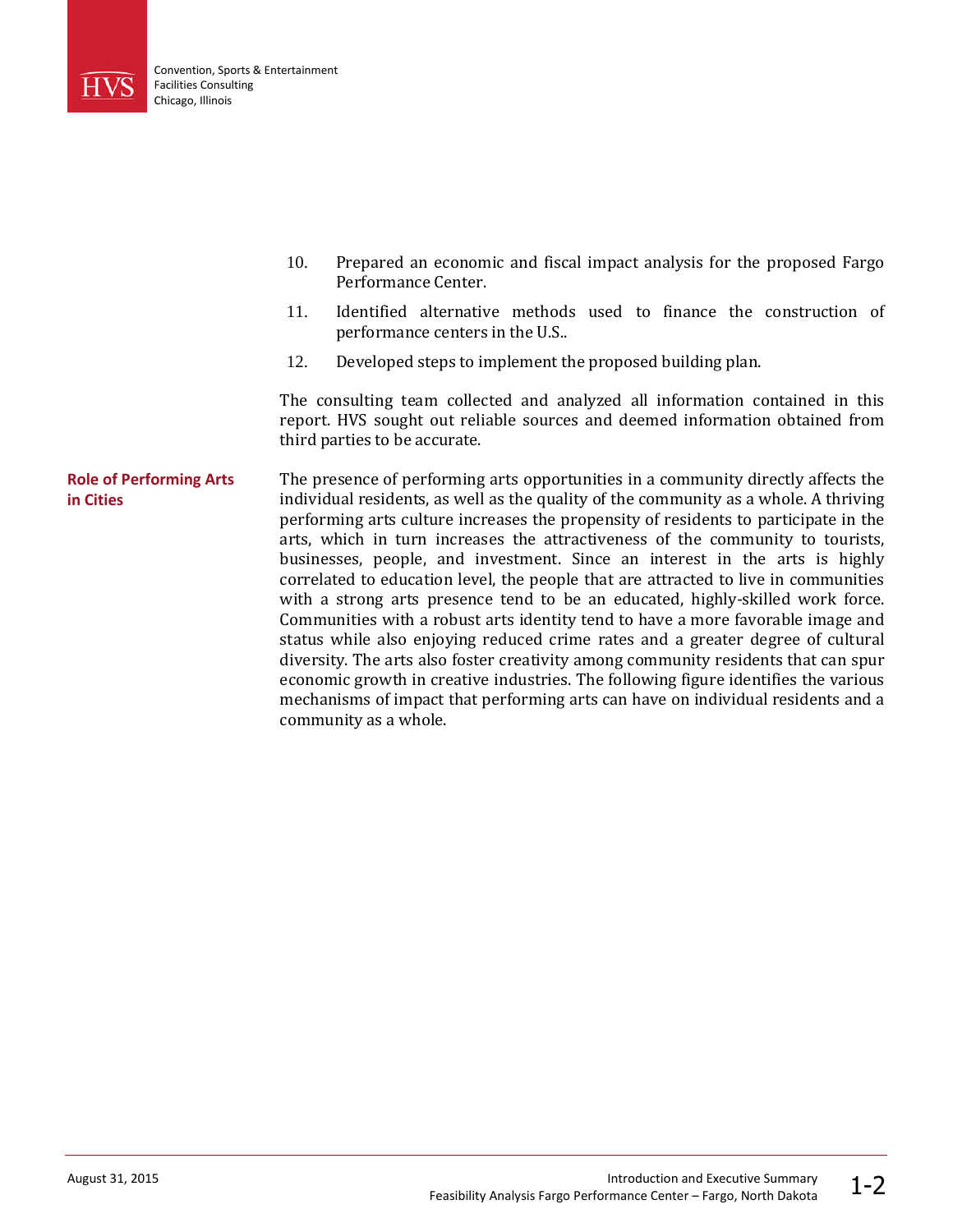

#### **FIGURE 1-1 MECHANISMS OF PERFORMING ARTS IMPACT**

|                                          |                                                                                 | <b>Individual</b>                                       |                                  |                                                                            | Community                                                |                                                               |
|------------------------------------------|---------------------------------------------------------------------------------|---------------------------------------------------------|----------------------------------|----------------------------------------------------------------------------|----------------------------------------------------------|---------------------------------------------------------------|
|                                          | Material/Health                                                                 | Cognitive /<br>Psychological                            | Interpersonal                    | Economic                                                                   | Cultural                                                 | <b>Social</b>                                                 |
| <b>Audience Participation</b>            | <b>Increases</b><br>opportunities for<br>enjoyment                              | Increases cultural<br>capital                           | Increases tolerance of<br>others | Increases spending at<br>local businesses and<br>multiplier effects        | <b>Builds community</b><br>identity and pride            | Brings together people<br>who might otherwise<br>not interact |
|                                          | Relieves stress                                                                 | Enhances visuo-<br>spatial reasoning<br>(Mozart effect) |                                  |                                                                            | Increases diversity,<br>tolerance and free<br>expression |                                                               |
|                                          |                                                                                 | <b>Individual</b>                                       |                                  |                                                                            | <b>Community</b>                                         |                                                               |
|                                          | Material/Health                                                                 | Cognitive /<br>Psychological                            | Interpersonal                    | <b>Economic</b>                                                            | Cultural                                                 | <b>Social</b>                                                 |
|                                          | Increases individual<br>opportunity and<br>propensity to be<br>involved in arts |                                                         |                                  | Increases propensity of<br>community members to<br>participate in the arts | Improves community<br>image and status                   | Promotes<br>neighborhood cultural<br>diversity                |
| Presence of Performing Arts in Community |                                                                                 |                                                         |                                  | Increases attractiveness of<br>area to tourists,<br>businesses, and people |                                                          | Reduces neighborhood<br>crime and delinquency                 |
|                                          |                                                                                 |                                                         |                                  | Fosters creative spirit that<br>spurs economic growth                      |                                                          |                                                               |
|                                          |                                                                                 |                                                         |                                  | Greater likelihood of<br>neighborhood<br>revitalization                    |                                                          |                                                               |

Source: Center for Arts and Cultural Policy Studies, Princeton University

### **Description of Existing Fargo Civic Center**

The City of Fargo owns the Fargo Civic Center and operates the venue through an in-house management staff. Located in downtown Fargo, the Fargo Civic Center is a multipurpose venue capable of hosting sporting events, concerts, consumer shows, meetings, and social events. A proscenium stage faces a flat floor and Ushaped fixed seating. Movable risers can expand seating capacity. Seating capacity varies by event, but the Civic Center's auditorium seats approximately 1,500 for sporting events and 2,500 for concerts with floor seating. The open floor in the auditorium contains approximately 12,500 square feet of flat floor space. The venue also houses an 11,000 square foot exhibition hall (Centennial Hall) and approximately 6,000 square feet of meeting space. The venue hosts around 70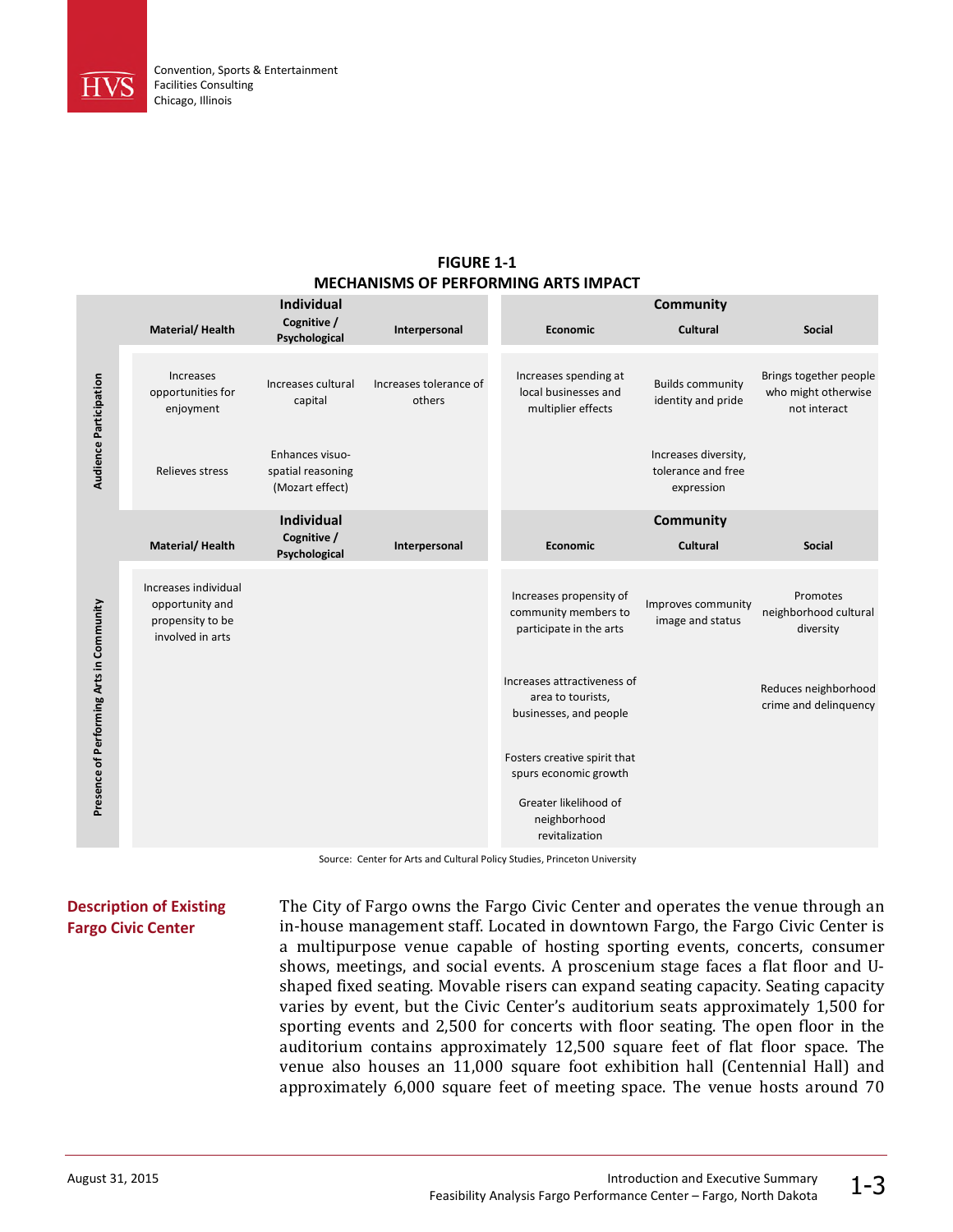

event per year, primarily made up of consumer shows and sporting events. The following figure presents the existing Civic Center floor plan.



#### **FARGO CIVIC CENTER FLOOR PLAN**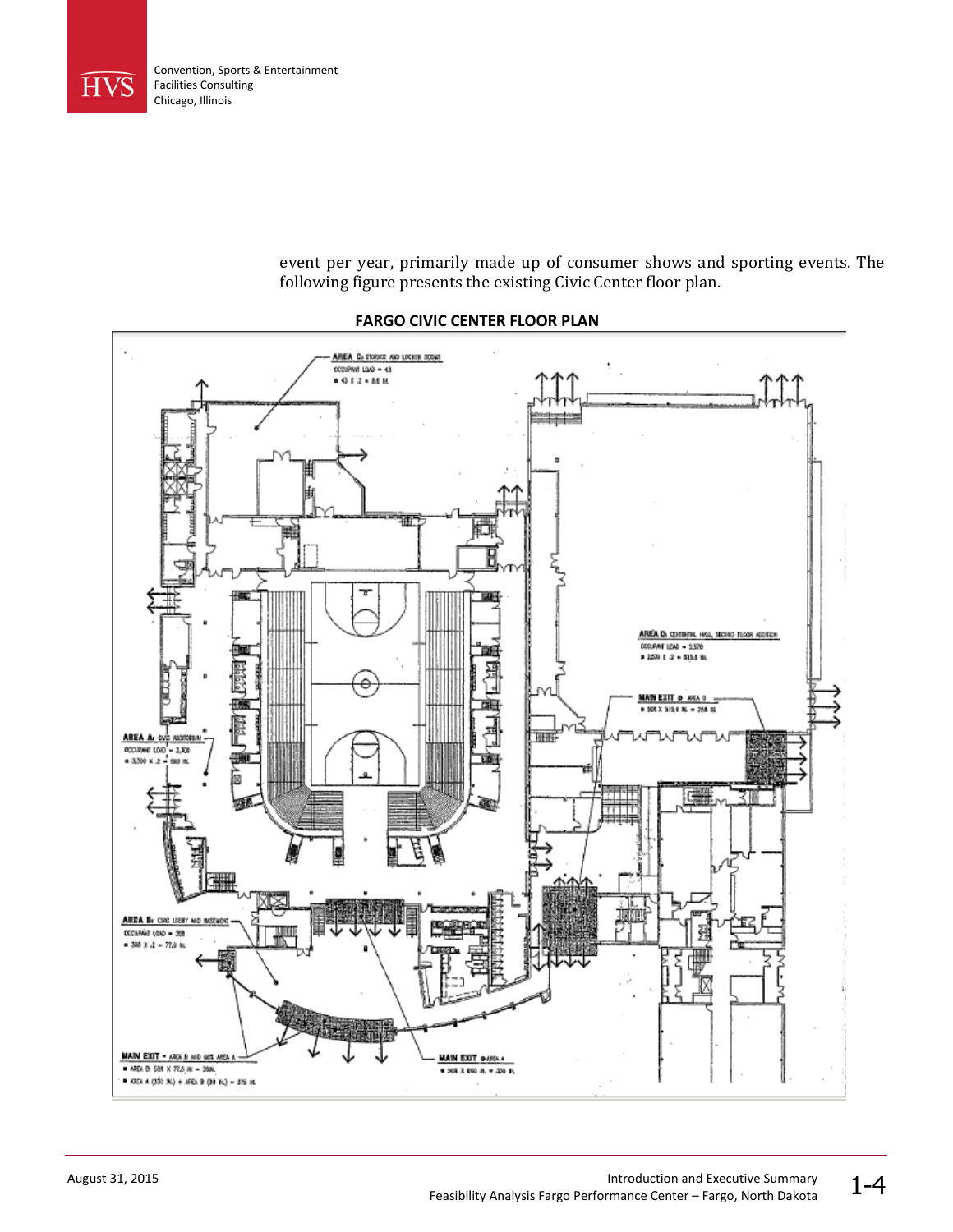

While the Civic Center's auditorium regularly hosts popular concerts and comedy shows, it lacks the staging capabilities to host touring Broadway performances, symphony, and other fine arts performances. These events typically require a larger stage, stage wings, and a fly loft with adequate height for rigging, catwalks, and other systems.

The following figure provides an aerial view of the Civic Center and developments immediately surrounding the site.



#### **AERIAL VIEW OF THE FARGO CIVIC CENTER**

A selection committee has recently named the site just east of the Civic Center and currently occupied by the north end of the Civic Center parking lot as the site for the new Fargo City Hall building. In the current plans, construction of the proposed City Hall facility would require the removal of Centennial Hall from the Fargo Civic Center. Losing this exhibit hall from its building inventory would result in the loss of over half of the events currently hosted by the Civic Center and roughly half of its annual attendees.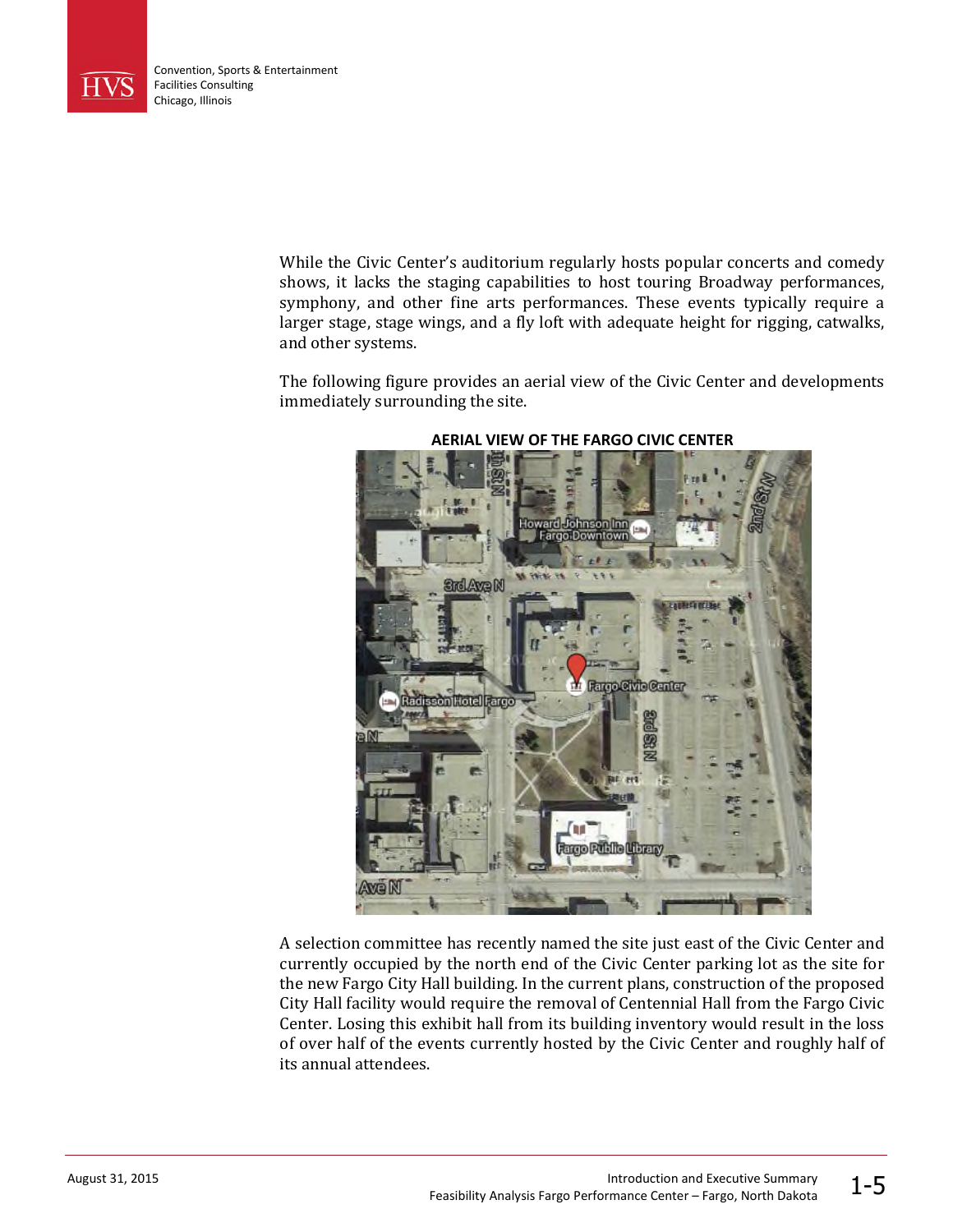

In addition to the Fargo City Hall project, the Fargo Civic Center site is also proximate to other major developments in Fargo, including the Second Street Flood Control Project, the potential development of a downtown Fargo Convention Center, and other downtown initiatives. While it is not included in the scope of this study, these interrelated development projects should be viewed in the overall context of a master plan for development of the civic plaza area and potential impacts and mutual benefits should be investigated.

The Fargo MSA enjoys high population growth and a strong and growing economy. Throughout the national recession and subsequent recovery period, Fargo maintained a low unemployment rate and has had significant growth in employment levels during the past decade. The market benefits from these encouraging employment statistics and a well-diversified employment base with a number of corporations in a variety of industries. The local Fargo and surrounding populations are clearly able to support performance venues in Fargo and provide a strong source of local and out-of-town demand for a variety of events. **Market Area Analysis**

> Fargo's entertainment and event infrastructure lacks an indoor performance venue suitable for events which attract between 1,000 and 3,000 attendees. Downtown Fargo is a desirable visitor destination and provides an excellent backdrop for a performance venue. Future planning and development efforts in downtown Fargo should consider the interrelationship between a performance center, retail and dining amenities, and parking and work to improve the pedestrian connections between them.

HVS analyzed the following eleven comparable performance centers in small metropolitan markets throughout the U.S. This analysis provides a basis for building program recommendations by comparing the function spaces and other amenities in each of the facilities along with other characteristics of the markets relevant to the success of the venue. **Comparable Venue Assessment**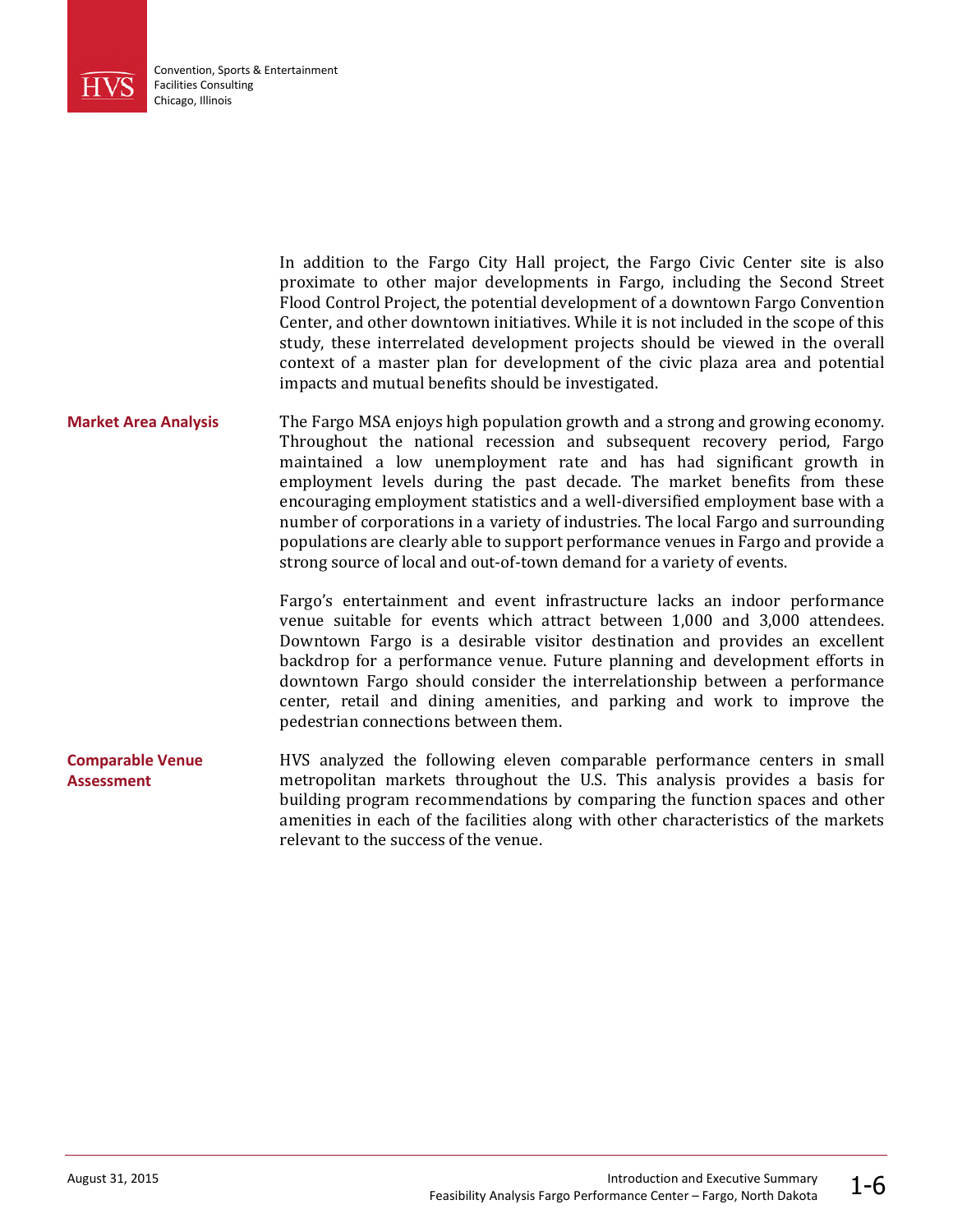

| <b>,,,,,,,,,,,,,,,,,,,,,,</b>     |                    |           |                                |                            |
|-----------------------------------|--------------------|-----------|--------------------------------|----------------------------|
| Name of Venue                     | Location           |           | Year<br>Opened or<br>Renovated | <b>Seating</b><br>Capacity |
| Paramount Theatre                 | Cedar Rapids       | IA        | 2012                           | 1,690                      |
| Adler Theatre                     | Davenport          | IA        | 2006                           | 2,400                      |
| Globe News Center                 | Amarillo           | <b>TX</b> | 2006                           | 1,300                      |
| Clay Center                       | Charleston         | <b>WV</b> | 2003                           | 1,883                      |
| Fox Cities Performing Arts Center | Appleton           | WI        | 2002                           | 2,072                      |
| <b>Orpheum Theatre</b>            | Sioux City         | IA        | 2001                           | 2,459                      |
| <b>Washington Pavilion</b>        | Sioux Falls        | SD        | 1999                           | 1,900                      |
| Lied Center for Performing Arts   | Lincoln            | <b>NE</b> | 1990                           | 2,000                      |
| Alberta Bair Theatre              | <b>Billings</b>    | MT        | 1987                           | 1,410                      |
| Chester Fritz Auditorium          | <b>Grand Forks</b> | <b>ND</b> | 1972                           | 2,384                      |
| <b>Centennial Concert Hall</b>    | Winnipeg           | <b>MB</b> | 1968                           | 2,305                      |

#### **FIGURE 1-2 COMPARABLE VENUES**

Sources: Respective Venues

Theater seating in comparable venues ranges from 1,300 to nearly 2,500 seats with an average of just under 2,000 seats. In addition to entertainment and theatrical performances, most venues offer their stage and lobby areas for private rental for weddings, receptions, expositions, corporate meetings, and other group events. Several of the comparable venues house additional function spaces which allow them to expand these private rentals and create a higher amenity level for patrons attending their performance events. These spaces include meeting rooms, art galleries, black box theaters, restaurants, green rooms, and outdoor plazas. Five of the comparable venues are operated as part of larger integrated developments which include museums, convention centers, and other public facilities.

Local residents comprise a significant portion of a performance center's primary attendee market. Local population characteristics, therefore, can provide insight into event and attendance potential and also provide evidence of a community's overall economic size and ability to support public services and visitor amenities that are important for theater users. When compared to the comparable markets, the size of Fargo's metropolitan population is below average. But, Fargo residents prove more affluent, younger, and more highly educated than residents of the comparable markets, indicating that they are more likely to attend the types of high arts and popular arts performances which would be presented at the Fargo Performance Center. This conclusion is consistent with data that shows that Fargo residents spend above average amounts per capita on symphony, theater, and other performing arts.

This comparable analysis also suggests that the seating capacity in Fargo should be in the higher end of the range created by the comparable venues. If possible,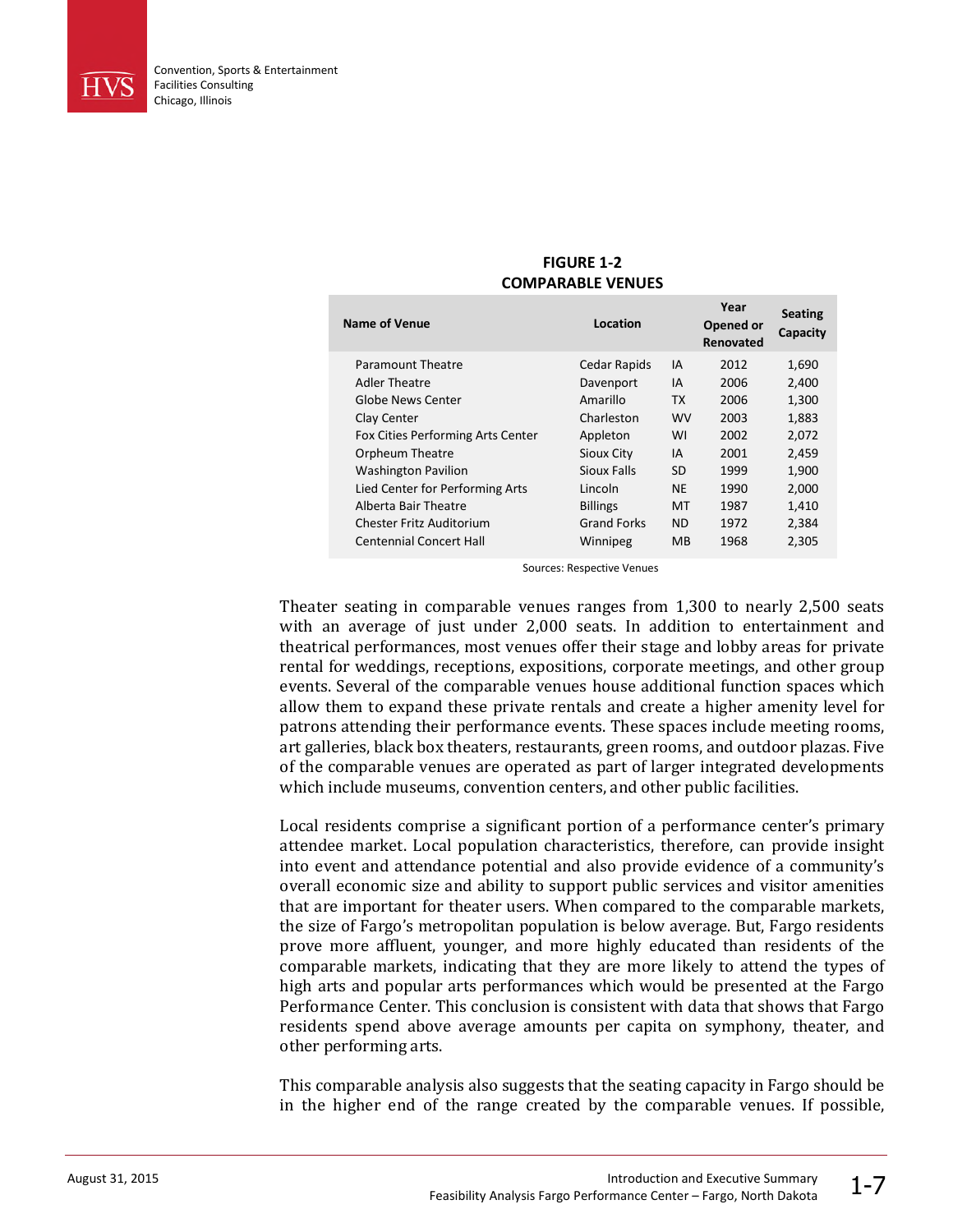

|                                         | programming of the performance hall should consider the inclusion of<br>complementary function spaces and integrated development to improve the event<br>demand potential, expand the possible uses, and enhance the overall visitor<br>experience.                                           |
|-----------------------------------------|-----------------------------------------------------------------------------------------------------------------------------------------------------------------------------------------------------------------------------------------------------------------------------------------------|
| User & Stakeholder<br><b>Interviews</b> | The consulting team interviewed the following representatives from local<br>organizations which could potentially use the proposed performance center for<br>their events. These interviews helped inform building program recommendations<br>and demand estimates.<br><b>Potential Users</b> |
|                                         | Jade Neilsen, Jade Presents<br>$\bullet$<br>David Hamilton, Executive Director, Fargo Moorhead Opera<br>$\bullet$<br>Linda Boyd, Executive Director, Fargo Moorhead Symphony Orchestra<br>$\bullet$                                                                                           |

- Scott Sampson, VP of Programming, Jam Theatricals
- Bonnie Haney, Bonnie Haney School of Dance
- Haylee Thompson, Red River School of Dance

The consulting team also interviewed the following community stakeholders and performance venue operators

#### Community Stakeholders

- Dana Del Val, Director, The Arts Partnership
- Carrie Wintersteen, Director, Theater B
- Charley Johnson, President/CEO, Fargo Moorhead CVB
- Mike Hahn, Executive Director, Downtown Community Partnership
- Jim Gartin, President, Fargo Moorhead Economic Development Corporation
- Craig Whitney, President/CEO, Fargo Moorhead West Fargo Chamber of Commerce
- Doug Burgum and Mike Allmendinger, Kilbourne Group

#### Local Venue Operators

Eloise Breikjen, Director, Fargo Moorhead Community Theater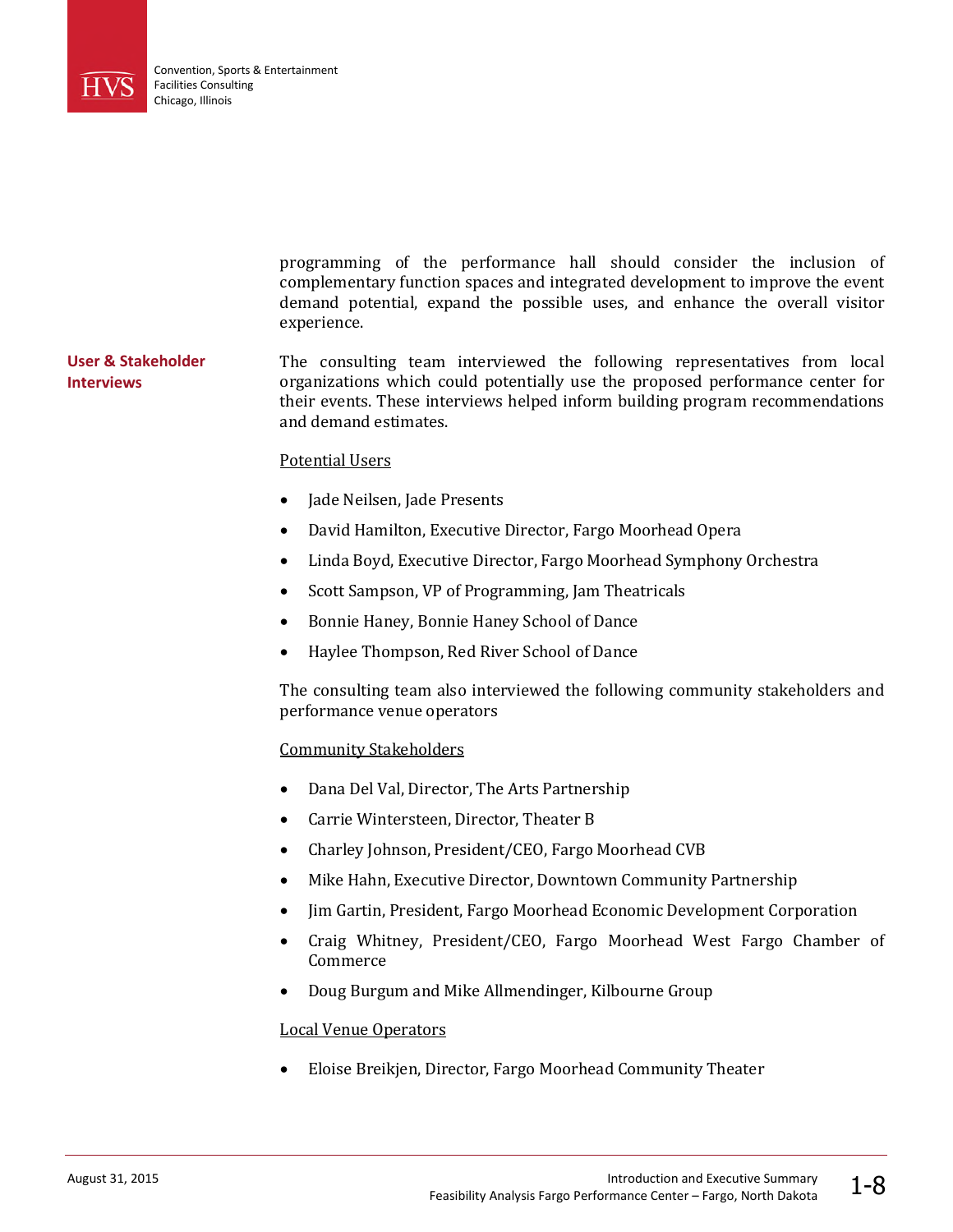

- Kathy Anderson, Executive Director and Joel Farren, Technical Theatre Specialist, Trollwood Performing Arts School
- Jon Kram, General Manager, Scheels Arena
- Emily Beck, Fargo Theatre
- Bill Law and Ana Rusness-Petersen, North Dakota State University Festival Concert Hall, Beckwith Recital Hall, Arkanase Auditorium, Walsh Studio **Theater**
- Elizabeth Evert-Karnes and Ryan Jackson, Minnesota State University Moorhead – Hanson Theater, Gaede Stage, Weld Hall, Fox Recital Hall
- John Roberts and David Wintersteen, Concordia College Memorial Auditorium, Frances Frazier Cornstock Theater, Recital Hall

#### Civic Center Committee Members

- Dave Piepkorn, City Commissioner
- Mike Williams, City Commissioner
- Bruce Grubb, City Staff
- Bob Getz, City Staff
- Rob Sobolik, Fargodome Manager
- Deb Mathern, Fargodome Board
- Dan Armbrust, Civic Center Board
- Jade Nielson, Local Events Promoter

#### **Building Program Recommendations**

The consulting team developed building program recommendations for a proposed Fargo Performance Center. The recommended facility program can serve as a guide for subsequent physical planning aimed at providing the desired program elements.

The consulting team's program recommendations could place the proposed Fargo Performance Center in a position to attract a variety of touring concerts and theatrical productions to Fargo. These events could include those productions currently held in the Fargo Civic Center and the FARGODOME and new events which existing venues in the market cannot accommodate. The proposed venue could also serve local arts groups, such as the Fargo Moorhead Symphony Orchestra ('FMSO"), allowing them to present their performances in a venue with superior acoustics, back of house accommodations, and attendee amenities than found in the multipurpose facilities they currently use. In addition, a smaller performance space could serve performances by arts groups with lower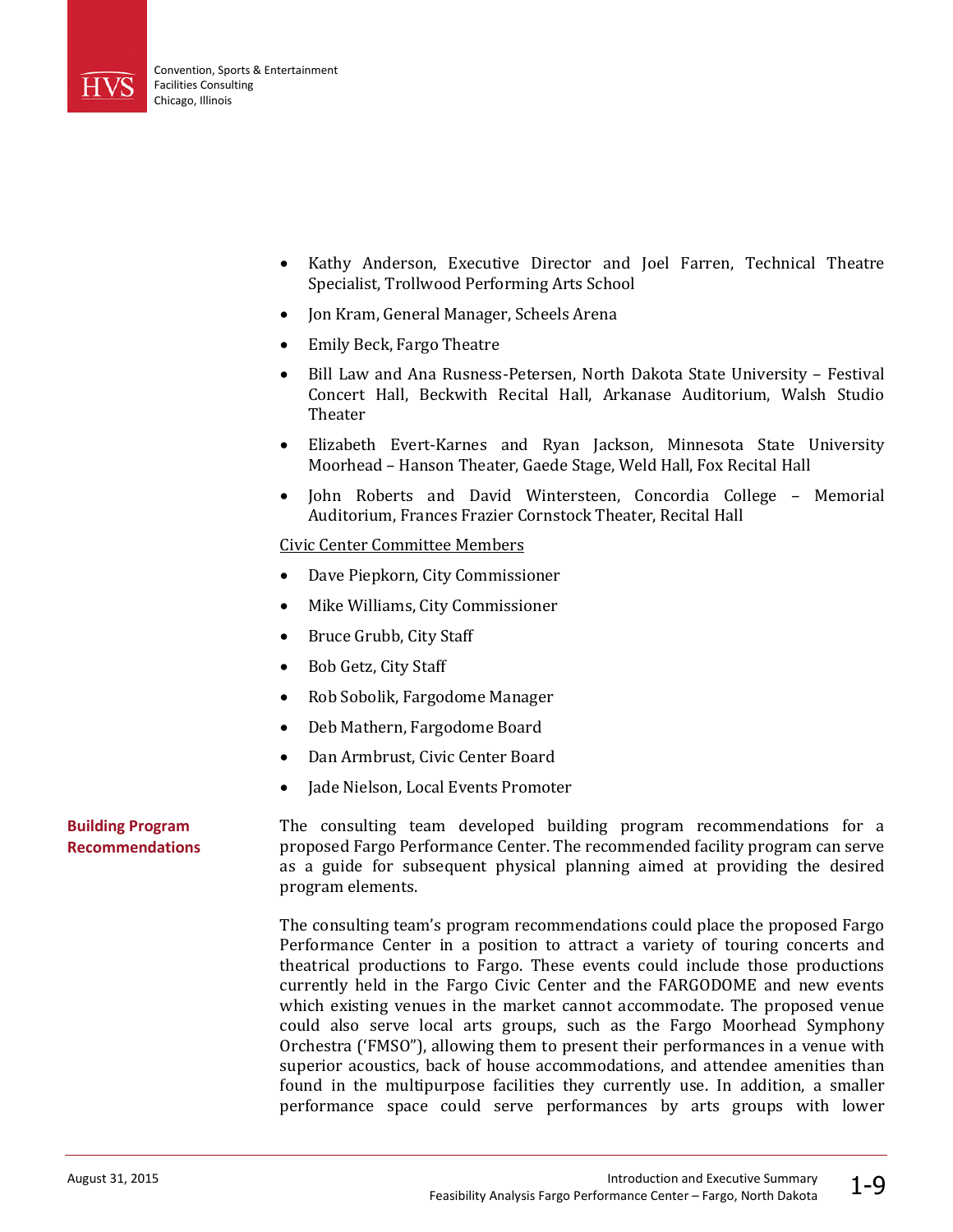

attendance needs and provide all groups space for rehearsals, receptions, and other uses. The development of the proposed venue could result in a significant increase in the number of events and the attendance generated by arts and entertainment performances in Fargo.

Our building program recommendations include elements required for the front of house, house and stage, and the back of house areas. The building program presented in the following figure would create a 2,200-seat state-of-the-art performance venue in Fargo that would be capable of supporting the multiple performance types required by the market.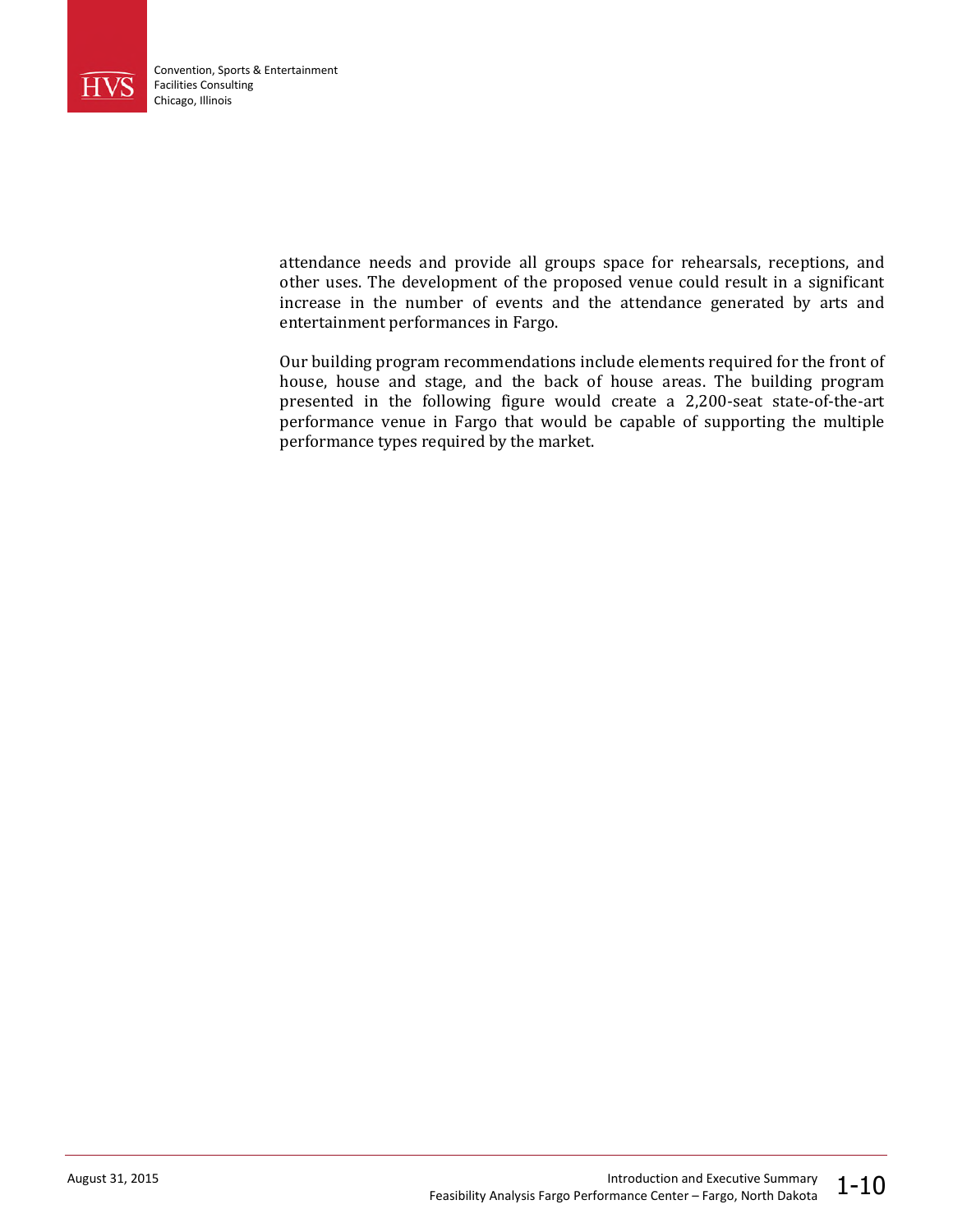

#### **FIGURE 1-3 PRELIMINARY BUILDING PROGRAM**

| Area                                    | <b>Seats</b>   | <b>Floor Area</b><br>(sf) |
|-----------------------------------------|----------------|---------------------------|
| <b>Front of House</b>                   |                |                           |
| Lobbies                                 |                | 24,800                    |
| <b>Rest Rooms</b>                       |                | 2,723                     |
| <b>Box Office</b>                       |                | 440                       |
| Concessions & Catering                  |                | 2,540                     |
| <b>Ushers &amp; Security</b>            |                | 1,150                     |
| Admin Offices and Conference            |                | 940                       |
| <b>Equipment and Storage</b>            |                | 992                       |
|                                         | Net floor area | 33,585                    |
|                                         | Gross factor   | 1.4                       |
| <b>FRONT OF HOUSE GROSS FLOOR AREA</b>  |                | 47,018                    |
| <b>House and Stage</b>                  |                |                           |
| House - Orchestra (Main)                | 1300           | 13,000                    |
| House - Balcony                         | 500            | 5,000                     |
| House - Gallery                         | 400            | 4,000                     |
| Stage and wings                         |                | 6,400                     |
| Orchestra Pit                           |                | 1,980                     |
| <b>Support and Technical</b>            |                | 1,080                     |
|                                         | Net floor area | 31,460                    |
|                                         | Gross factor   | 1.5                       |
| <b>HOUSE AND STAGE GROSS FLOOR AREA</b> |                | 47,190                    |
| <b>Back of House</b>                    |                |                           |
| Dressing Rooms & Green Room             |                | 6,150                     |
| Rehearsal/Event Room & Support          |                | 3,960                     |
| Offices                                 |                | 1,200                     |
| Loading                                 |                | 900                       |
| Equipment & Storage                     |                | 3,182                     |
|                                         | Net floor area | 15,392                    |
|                                         | Gross factor   | 1.4                       |
| <b>BACK OF HOUSE GROSS FLOOR AREA</b>   | 21,549         |                           |
| <b>TOTAL GROSS FLOOR AREA</b>           | 115,757        |                           |

The above program includes a total gross floor area of 116,000 square feet, which would require a building footprint of approximately 70,000 square feet. Based on market and programming recommendations detailed above, JLG Architects prepared conceptual plans and cost estimates for the two options for the Fargo Performance Center, 1) renovation of the existing Fargo Civic Center and 2) new construction on the Civic Center site. These plans are included in the Appendix to this report.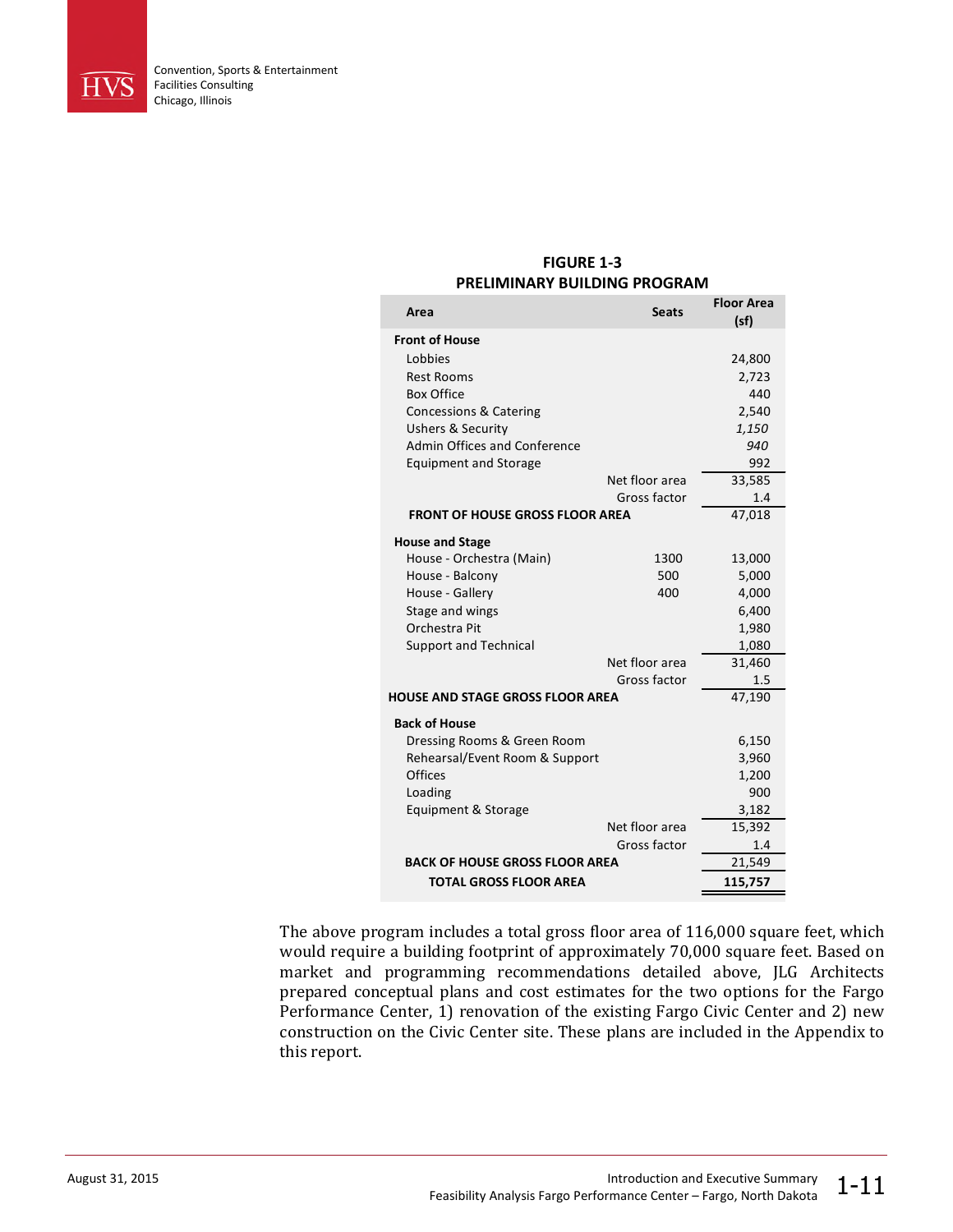

The following figure provides a summary of estimated development costs for both performance center options.

**FIGURE 1-4**

| FIUUNL 1-4<br><b>ESTIMATE OF DEVELOPMENT COSTS</b>                 |                                             |                                   |  |  |
|--------------------------------------------------------------------|---------------------------------------------|-----------------------------------|--|--|
|                                                                    | Renovate<br><b>Existing Civic</b><br>Center | <b>New</b><br><b>Construction</b> |  |  |
| Item                                                               |                                             |                                   |  |  |
| Demolition<br>Unit Cost $($ \$ per Sq Ft)<br>Building Area (Sq Ft) | \$3,000,000<br>345<br>115,757               | \$1,000,000<br>360<br>115,757     |  |  |
| <b>Renovation/Construction Cost</b>                                | \$39,936,165                                | \$41,672,520                      |  |  |
| Soft Costs and FF&E                                                | 19%                                         | 16%                               |  |  |
|                                                                    | 7,588,000                                   | 6,668,000                         |  |  |
| Owner's Contingency                                                | 10%<br>3,994,000                            | 5%<br>2,084,000                   |  |  |
| <b>Total Cost</b>                                                  | \$54,518,000                                | \$51,425,000                      |  |  |
|                                                                    |                                             |                                   |  |  |
| Skyway Allowance                                                   |                                             | \$4,000,000                       |  |  |
| Seating Wagon Option                                               |                                             | \$2,700,000                       |  |  |

The renovation option would require higher architectural and engineering design fees. Owner's contingency estimates are higher for the renovation option due to the unknown conditions that could require additional design, material, and labor costs.

HVS based event demand projections at the proposed Fargo Performance Center on the following research and analysis: **Demand Projections**

- The program recommendations presented Section 5 of this report,
- An analysis of historical estimated demand versus demand potential in the market,
- User and stakeholder interviews,
- Event promoter interviews,
- Industry data and trends reports,
- Key market and economic indicators outlined in Section 2, and
- Comparable venue program and demand data.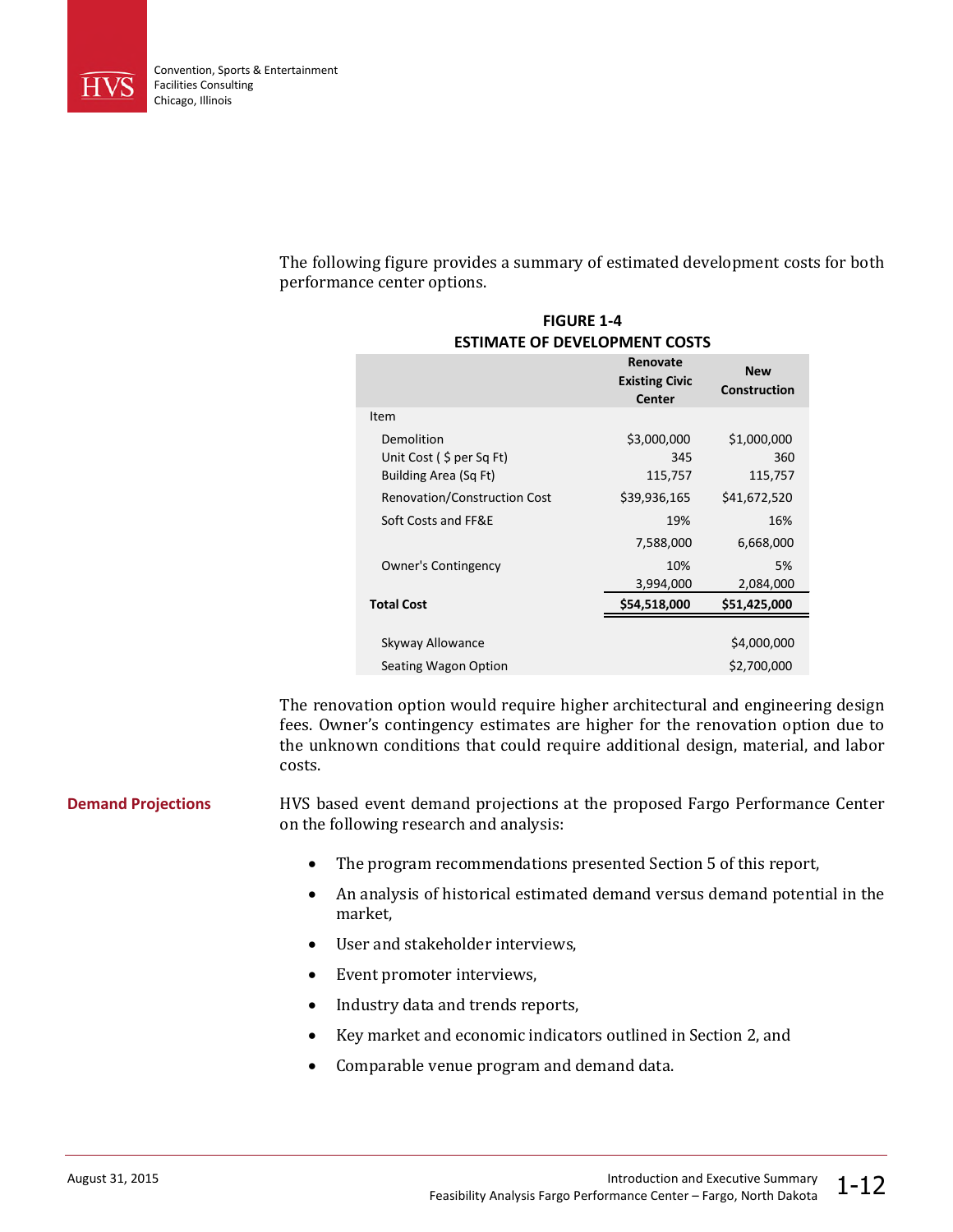

The following figure presents the demand projections for a stabilized year, which would occur approximately four years after the opening of the venue in 2020.

**FIGURE 1-5**

| FIGURE 1-5<br>EVENT DEMAND IN A STABILIZED YEAR |               |                              |                                   |  |
|-------------------------------------------------|---------------|------------------------------|-----------------------------------|--|
| <b>Event Type</b>                               | <b>Number</b> | Average<br><b>Attendance</b> | <b>Total</b><br><b>Attendance</b> |  |
| Concerts & Entertainment                        | 28            | 1,650                        | 46,200                            |  |
| <b>Touring Theater</b>                          | 16            | 2,000                        | 32,000                            |  |
| Symphony                                        | 6             | 1,100                        | 6,600                             |  |
| Opera                                           | 4             | 600                          | 2,400                             |  |
| <b>Ballet/Dance</b>                             | 10            | 350                          | 3,500                             |  |
| <b>Local Theater</b>                            | 30            | 100                          | 3,000                             |  |
| Assemblies                                      | 10            | 1,000                        | 10,000                            |  |
| <b>Banquets &amp; Social</b>                    | 45            | 150                          | 6,750                             |  |
| Other                                           | 5             | 1,000                        | 5,000                             |  |
| <b>Total</b>                                    | 154           |                              | 115,450                           |  |

The new construction scenario includes an optional configuration which provides for flat floor space at the front of the auditorium seating. Auditorium seats would be on seating wagon which can be removed and stored under the lower level seating. The flat floor would allow for additional standing attendees at concerts and create additional opportunities to host wedding and dinner theater performances. HVS projects that this option would increase average concert attendance by 150 attendees. It would also allow for 10 additional local theater performances and increase the average attendance at the performances by 50 attendees. Banquet and wedding demand would also increase by 10 events. By a stabilized year of demand, the total number of annual events at the Fargo Performance Center would increase by 15 and the number of annual attendees would increase by approximately 8,000.

#### HVS applied a series of revenue and expense assumptions regarding the facility utilization and operations to develop a comprehensive operating financial statement for the proposed Fargo Performance Center. The figure below presents the stabilized year of operating projections. All revenues and expenses are for a stabilized year of demand in inflated dollars. **Financial Analysis**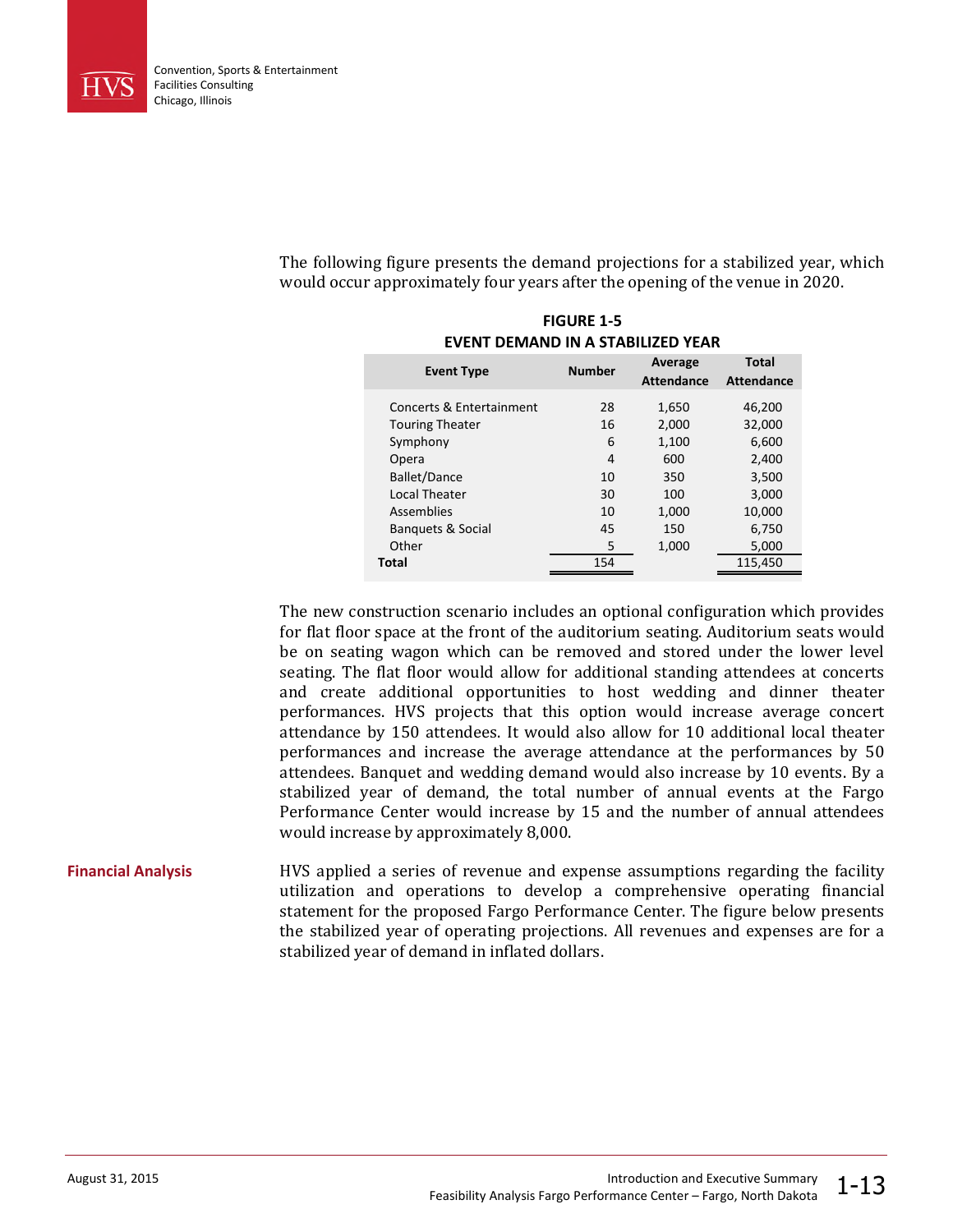

#### **FIGURE 1-6 INCOME AND EXPENSE IN A STABILIZED YEAR (INFLATED)**

|                                    | <b>Stabilized Year</b> |
|------------------------------------|------------------------|
| <b>OPERATING REVENUE</b>           |                        |
| <b>Theater Rental</b>              | \$462,100              |
| <b>Gross Ticket Sales</b>          | 4,696,100              |
| <b>Facility Fee</b>                | 221,500                |
| <b>Function Space Rental</b>       | 38,500                 |
| Food & Beverage (Gross)            | 1,159,200              |
| <b>Event Services (Gross)</b>      | 113,600                |
| Novelty (Gross)                    | 621,400                |
| Advertising                        | 124,900                |
| <b>Other Revenue</b>               | 25,000                 |
| Total                              | \$7,462,300            |
| <b>EVENT EXPENSES</b>              |                        |
| <b>Promoter Costs</b>              | \$4,226,500            |
| Food & Beverage Costs              | 811,500                |
| <b>Event Services Costs</b>        | 96,600                 |
| <b>Novelty Costs</b>               | 497,100                |
| Total                              | \$5,631,700            |
|                                    | \$1,830,600            |
| <b>INDIRECT EXPENSES</b>           |                        |
| Salaries & Benefits                | \$700,100              |
| <b>Adminstrative &amp; General</b> | 174,400                |
| <b>Contractual Services</b>        | 99,600                 |
| Repair & Maintenance               | 111,900                |
| Supplies & Equipment               | 62,300                 |
| Utilities                          | 473,600                |
| <b>Management Fee</b>              | 124,900                |
| Capital Maintenance Reserve        | 223,900                |
| Total                              | \$1,970,700            |
| <b>TOTAL NET INCOME (LOSS)</b>     | ( \$140, 100)          |

For a stabilized year of demand, the operation of the proposed Fargo Performance Center would require a subsidy of approximately \$140,000. This is significantly lower than similarly-sized, stand-alone performance centers as shown below. The primary source of costs saving would be in the labor costs required to manage the facility. HVS assumes that the operator of the FARGODOME would also manage the Fargo Performance Center. As a result, several staff functions that would be required in a stand-alone operation would be handled by the management team already in place at the FARGODOME.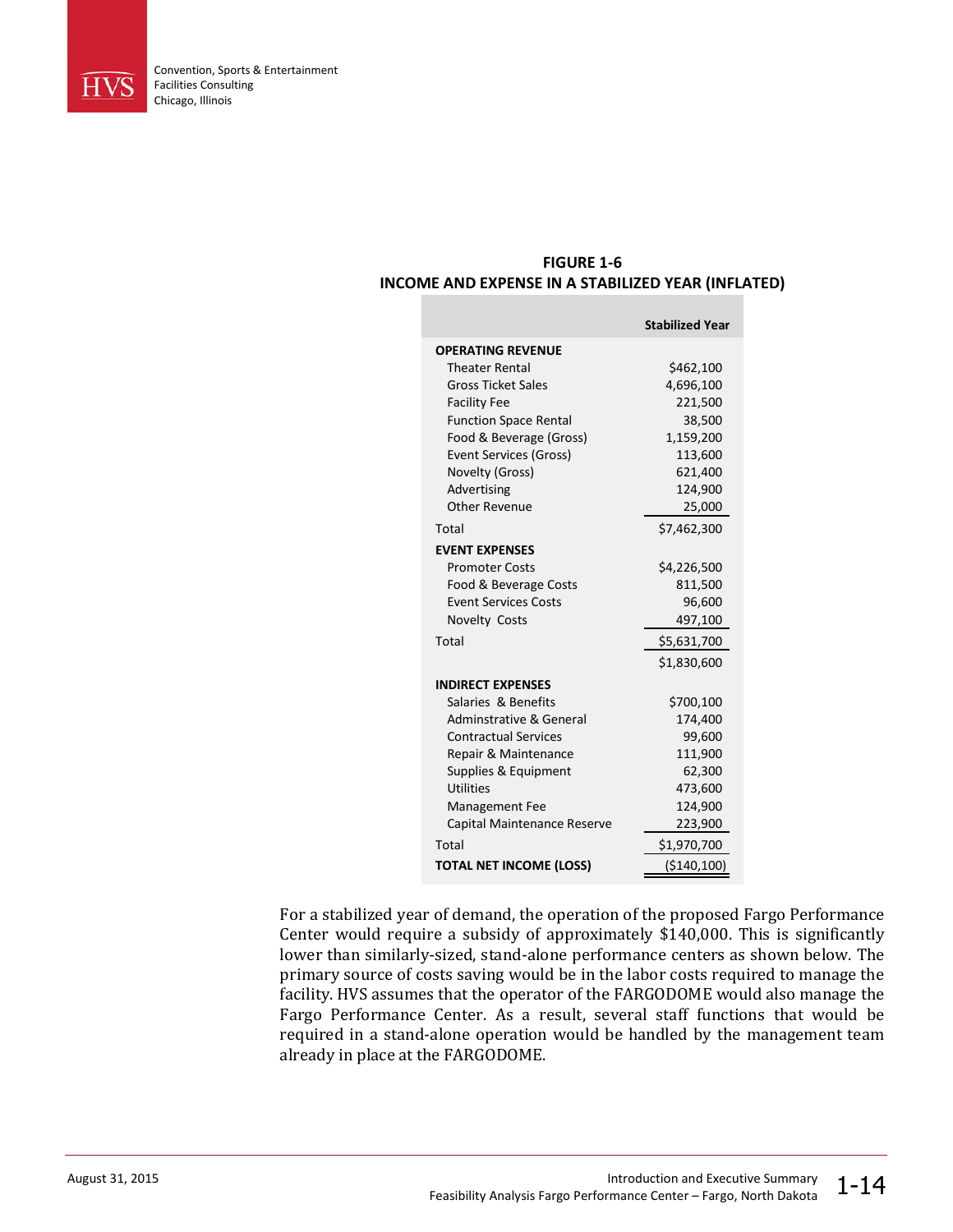

HVS projects that the additional events and attendees attracted by the flat floor space created by the seating wagon option would reduce the annual operating subsidy by approximately \$40,000 in a stabilized year of demand.

**COMPARABLE VENUES OPERATING SUBSIDIES Seating Operating Venue Location Capacity Loss Year** Flynn Center Burlington, VT 1,400 (\$1,283,000) 2014 Carson Center Paducah, KY 1,800 (\$1,136,000) 2014 Fox Cities PAC Appleton, WI 2,070 (\$862,000) 2014 Centennial Hall \* Winnipeg, MB 2,300 (\$831,000) 2014 Alberta Bair Theater Billings, MT 1,400 (\$422,800) 2013 \* Loss stated in \$CAN.

# **FIGURE 1-7**

Source: Respective Venues

HVS projects that the additional events and attendees attracted by the flat floor space created by the seating wagon option would reduce the annual operating subsidy by approximately \$40,000 in a stabilized year of demand.

HVS identified the new direct spending that would occur in the local economy due to the operations of the proposed Fargo Performance Center. HVS used the IMPLAN input-output model to estimate indirect and induced impacts as well as jobs created on the direct spending. HVS investigated the incremental impacts on the City of Fargo.

> HVS direct spending estimates include only new spending that originates from outside the market area defined above. Spending by attendees who live within the market area is a transfer of income from one sector of the area's economy to another; therefore, this analysis does not count spending by local residents as a new economic impact. HVS further removes attendee spending from groups which would transfer business to the Fargo Performance Center from another venue in a market area.

> The following figure summarizes the results of this analysis for the new, annual incremental spending projected in the market area. The figure also contains the corresponding fiscal or tax revenue impacts of this spending in the City of Fargo. All dollar figures represent a stabilized year of demand in 2015 dollars.

#### **Economic and Fiscal Impacts**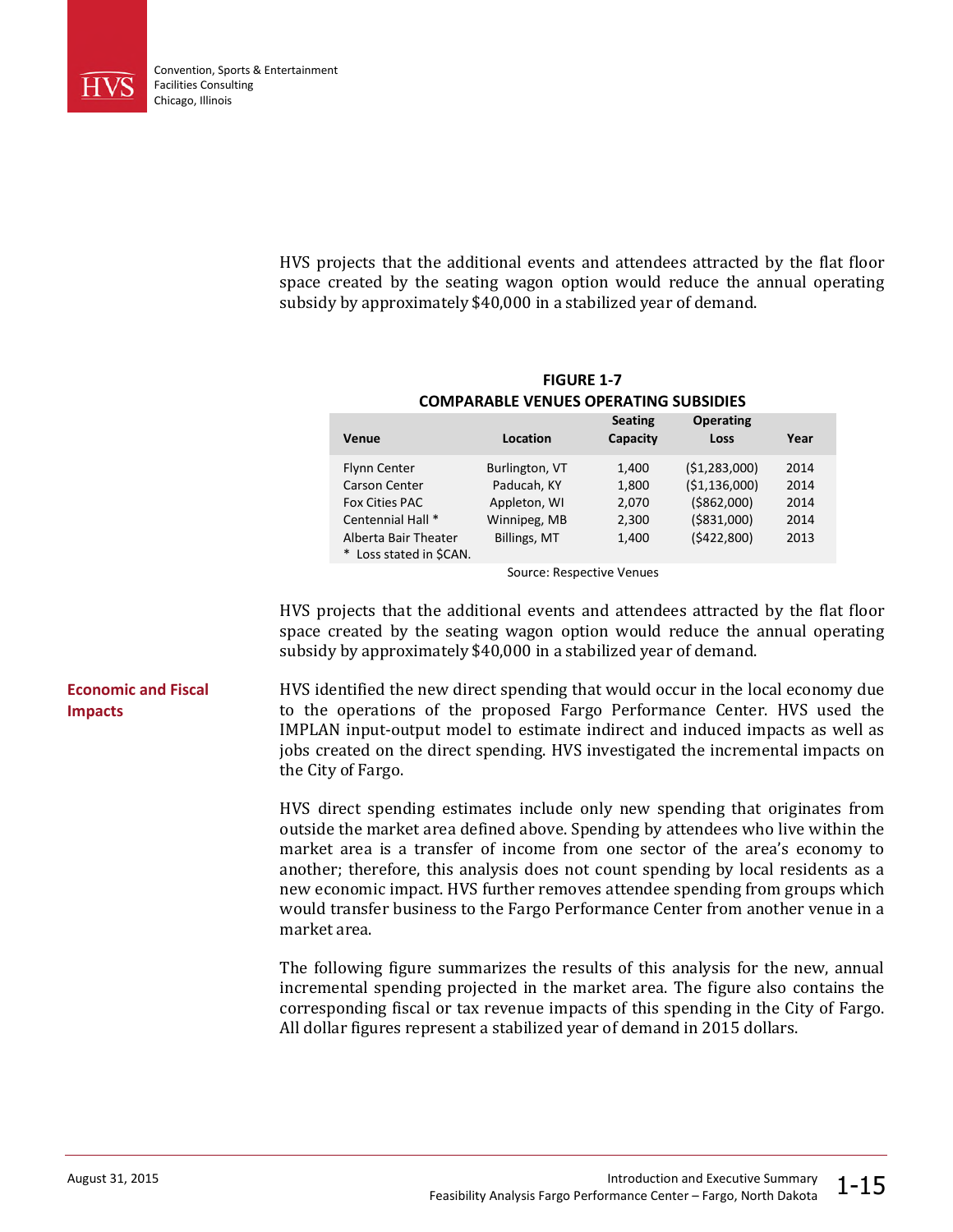

### **FIGURE 1-8 ANNUAL ECONOMIC AND FISCAL IMPACTS**

|                      | <b>City of Fargo</b> |
|----------------------|----------------------|
| Economic Impact      | \$6.8 Million        |
| <b>Fiscal Impact</b> | \$123,500            |
| Jobs                 | R٩                   |

In addition to the quantitative impacts presented above, the presence of the proposed Fargo Performance Center would also have a number of softer, qualitative benefits to the surrounding neighborhood and the greater Fargo community.

- The presence of a high-quality performance center in Fargo would create additional opportunities for residents to attend and participate in cultural activities. Participation analysis suggests that additional demand potential exists in the Fargo market and that current supply does not satisfy this potential.
- Workforce development has been the primary impediment to economic growth in Fargo. A new performing arts venue could increase the attractiveness of Fargo to people considering relocation. While not a panacea, the availability of entertainment options is an important lifestyle consideration.
- A Fargo Performance Center would afford the local symphony and opera a more suitable venue for their performances, allowing them to potentially expand programming and increase attendance.
- Multiple performance spaces in the proposed performance center would allow local theater and other arts groups additional space for productions and rehearsals. These groups currently face restrictions from inadequate supply of available space.
- Increased cultural activity in a market offers numerous benefits to residents and makes a community a more desirable place to live and work. Fostering Fargo's reputation of having a well-educated and creative work force is a major selling point that differentiates Fargo for corporations looking to relocate in the region.
- The presence of a downtown performance center would enhance ongoing efforts at revitalizing Fargo's downtown. Evening performances would encourage attendees to patronize restaurants and retail establishments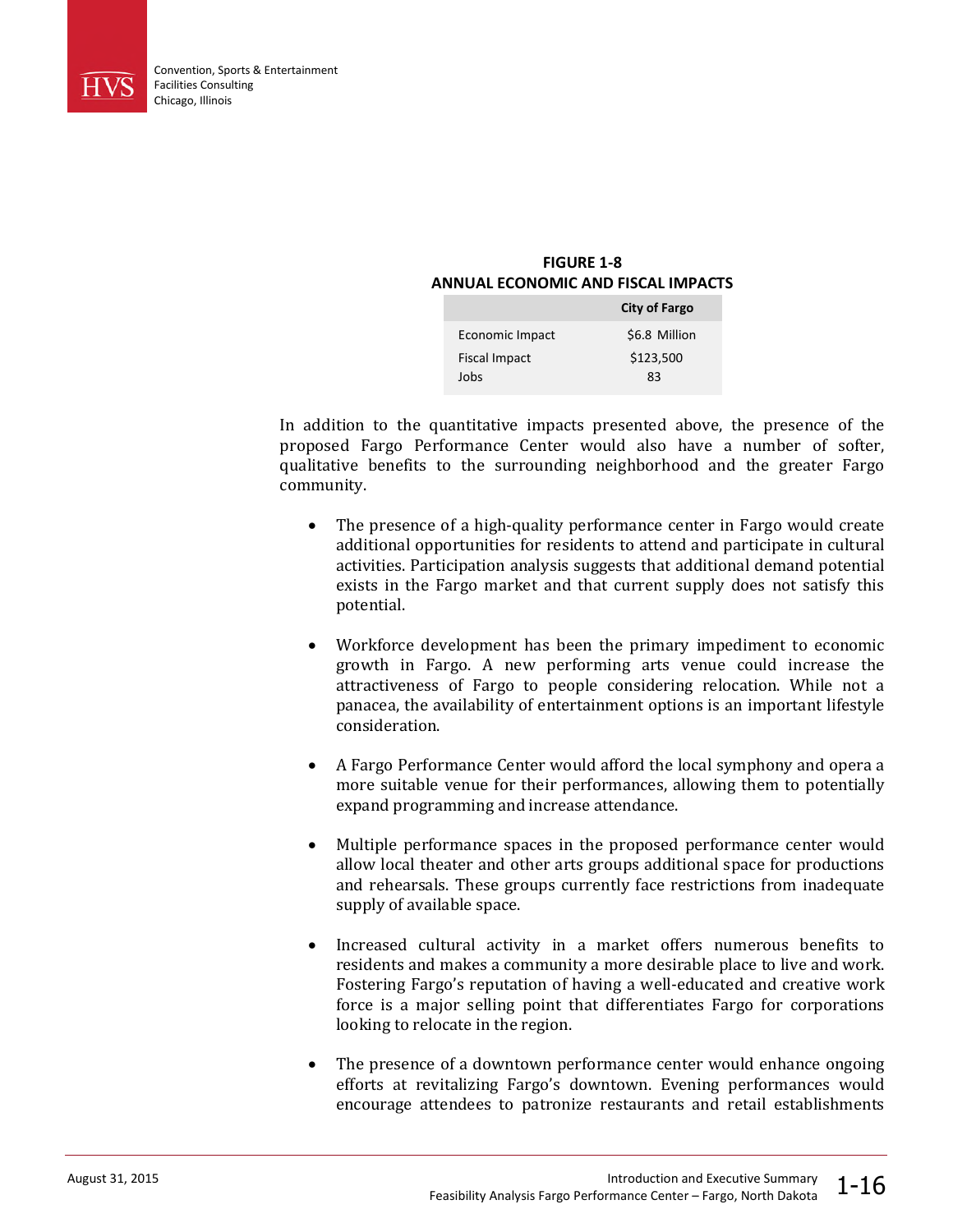

either before or after an event, enlivening the neighborhood beyond regular working hours.

• The development of the Fargo Performance Center at the site of the Fargo Civic Center could be a catalyst to the redevelopment the City's Riverfront. With the performance center and new City Hall as prominent anchors, collateral lodging, retail, dining, and entertainment development would provide a strong boost to the Riverfront renewal.

Performing arts centers operate under a variety of ownership and management structures, ranging from public municipal ownership to ownership by a nonprofit organization. Venues can be stand-alone performance centers or part of a larger cultural and entertainment complex which may include museums, movie theaters, and convention centers. The following figure provides a summary of the most common management structures for city- or county-owned performance centers.



**FIGURE 1-9 MANAGEMENT OF CITY-OWNED PERFORMANCE CENTERS**

**Approach to Management and Financing**